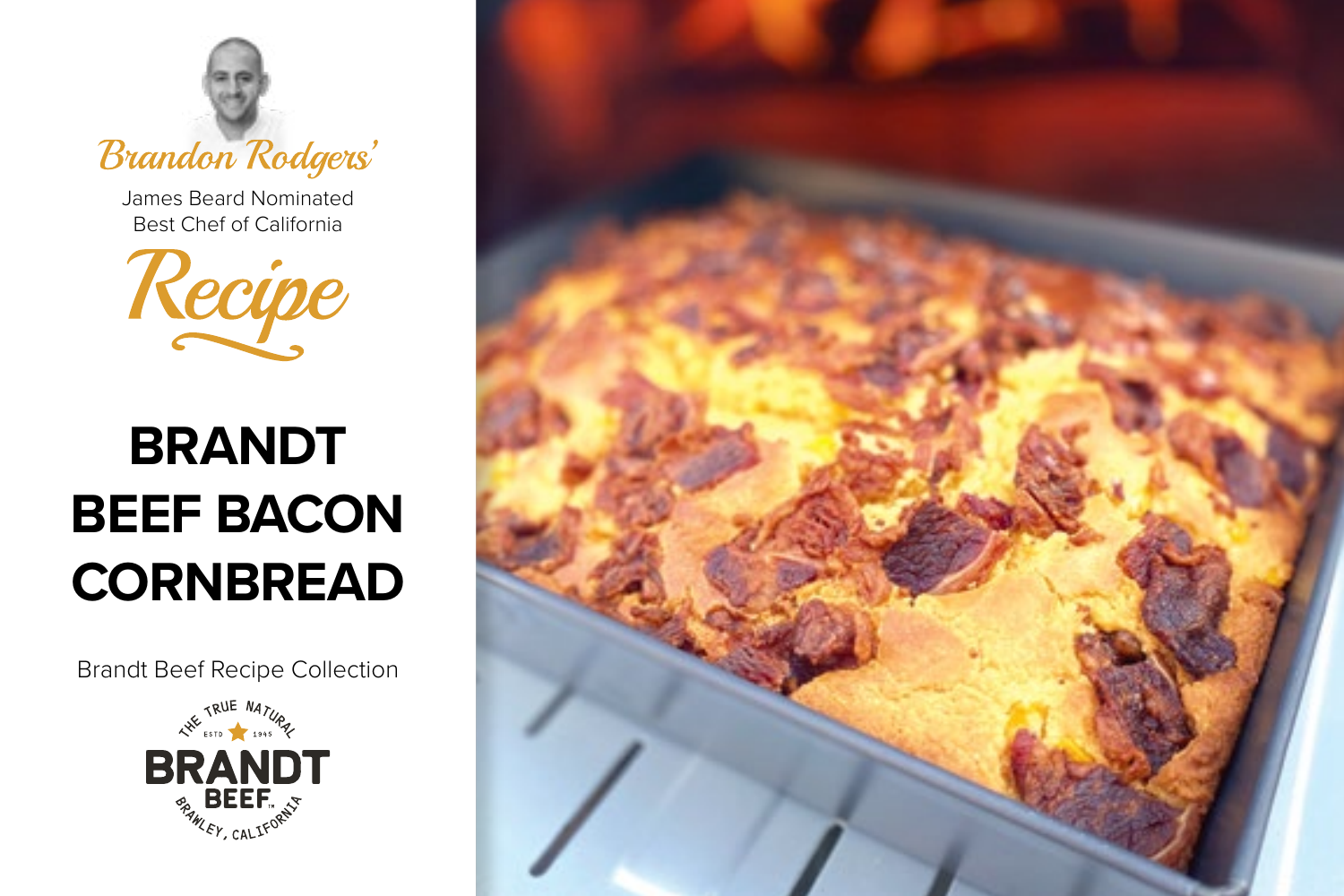



## **BRANDT BEEF BACON CORNBREAD INGREDIENTS & EQUIPMENT**



## INGREDIENTS:

- 160g (1 cup) Cornmeal, coarse (polenta)
- 420g (2 cup) Buttermilk
- 225g (8oz) (10 slices) Brandt Beef Bacon
- 250g (1 ¾ cup) All purpose flour
- 12g (1 ½ tbsp.) Baking powder
- 0.5g (¼ tsp.) Baking soda
- 3g (1 tsp.) Kosher salt

## • 50g (¼ cup) sugar

- 50g (¼ cup) brown sugar
- 3 whole eggs (whisked)
- 45g (3 tbsp.) Honey
- 45g (3 tbsp.) Butter
- 2 ½ cups corn kernels (drained can corn)
- 30g (2 tbsp.) Brandt Beef Bacon fat drippings

## EQUIPMENT:

• 10"x12" or 9"x13" or 12" square pan



Brandt Beef Recipe Collection Learn more about Brandt Beef and find new recipes: **oneworldmeatco.com**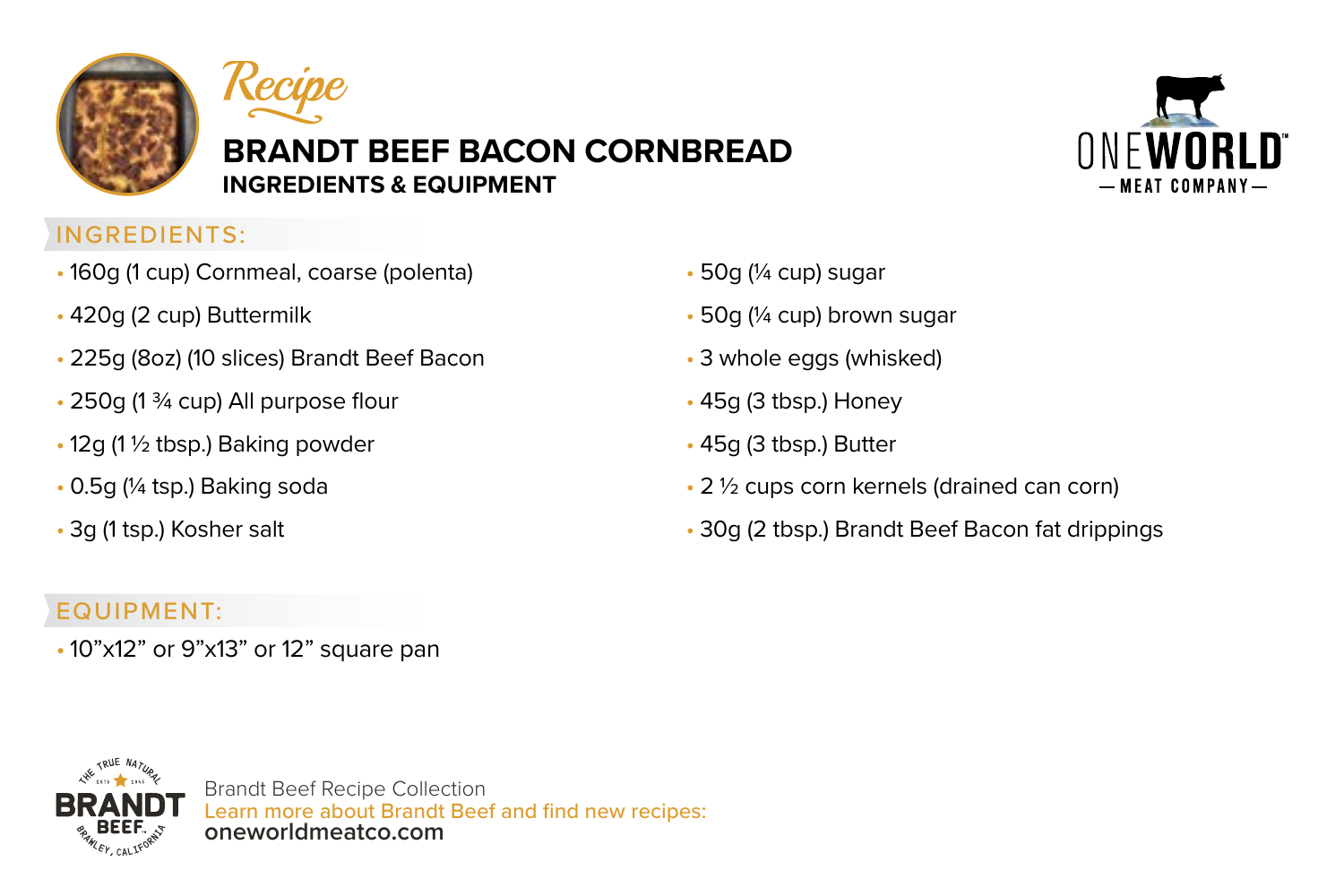



# **BRANDT BEEF BACON CORNBREAD TECHNIQUE (CONTINUUED ON BACK)**



## TECHNIQUE:

• The night before, soak the buttermilk and polenta at room temperature in a sealed container.

#### **STEP 1**

• Cook the bacon at 400˚F on a sheet try lined with foil for 15-20 min. until the bacon is crispy.

## **STEP 2**

• Strain fat and save for the recipe.

### **STEP 3**

- When the bacon is cool, cut or crumble into coarse pieces.
- Lower oven to 350˚F.

## **STEP 4**

- Sift together flour, baking powder, baking soda, and salt into a mixing bowl.
- Stir in granulated sugar and brown sugar.

## **STEP 5**

• In a separate bowl lightly whisk eggs.

## **STEP 6**

• Melt butter with honey in the microwave.

## **STEP 7**

• Drizzle warm butter and honey into the eggs, then add this to the buttermilk/polenta mixture.

## **STEP 8**

- Combine the wet mixture with the dry mixture.
- Stir with whisk until completely smooth OR using a kitchen aid with a whisk attachment-should be the consistency of pancake batter.

### **STEP 9**

• Stir in corn kernels until they are completely distributed.



Brandt Beef Recipe Collection Learn more about Brandt Beef and find new recipes: **oneworldmeatco.com**